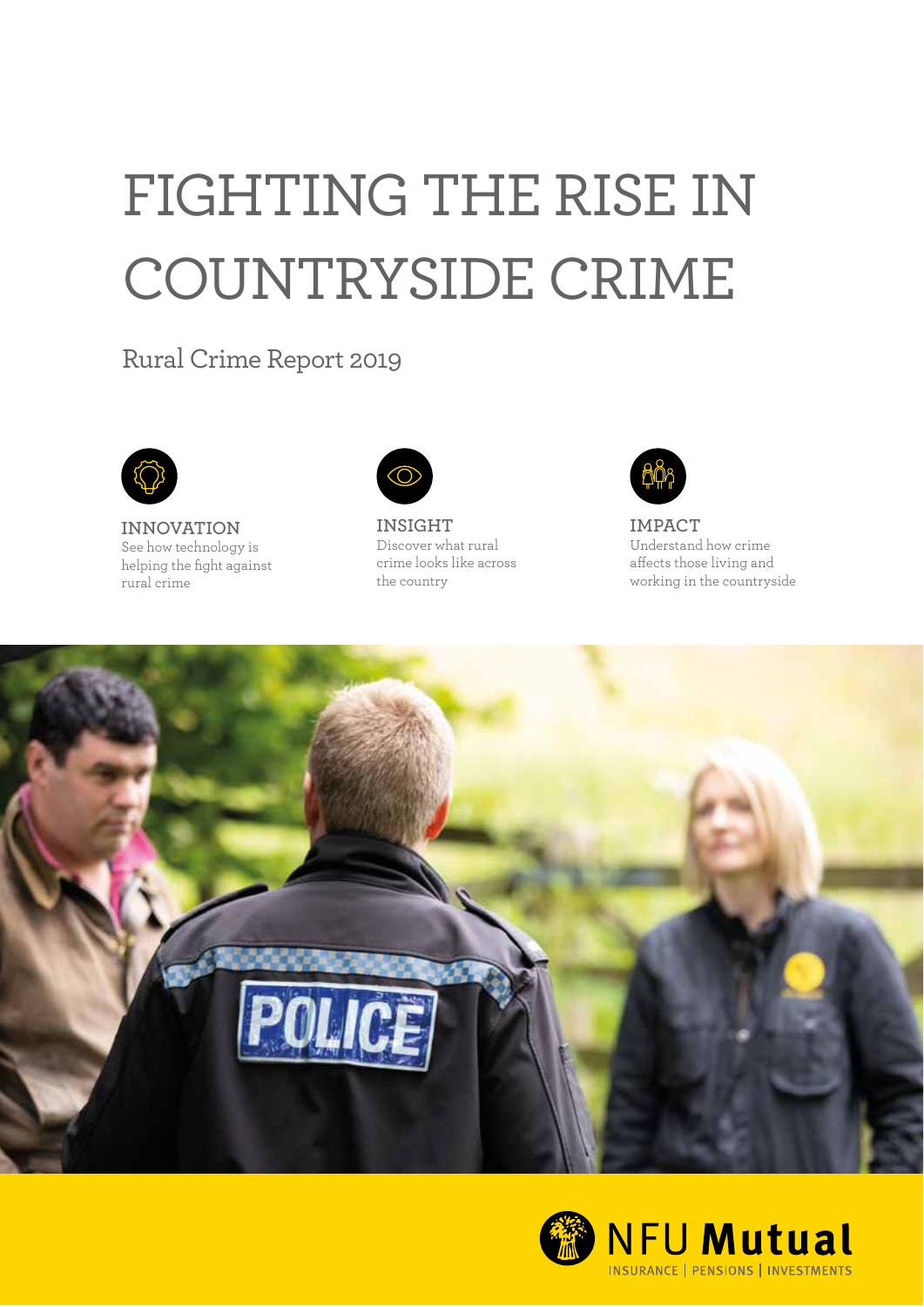### **REPORT 2019** REPORT RURAL CRIME RURAL CRIME



**businesses up and down the country.**  UK farms, as well as thousands of rural **UK farms, as well as thousands of rural**  insurer, and we insure three quarters of **insurer, and we insure three quarters of**  NFU Mutual is the UK's leading rural **NFU Mutual is the UK's leading rural**  businesses up and down the country.

support the countryside. support the countryside. century and so are ideally placed to help century and so are ideally placed to help farmers and their families for over a farmers and their families for over a central to what we do. We've cared about central to what we do. We've cared about Looking after our rural communities is Looking after our rural communities is

make sure they stay vibrant make sure they stay vibrant. raising awareness and doing our bit to raising awareness and doing our bit to responsible business we're committed to responsible business we're committed to and the rural way of life, and as a and the rural way of life, and as a communities are vital to the UK economy communities are vital to the UK economy across the UK. Agriculture and farming across the UK. Agriculture and tarming of pounds and causes untold anxiety of pounds and causes untold anxiety Every year rural crime costs millions Every year rural crime costs millions

> living and working in farming and rural crime, but the effect it has on the people trom our 300 Agent offices located in together statistics and views gatherec communities. communities. living and working in farming and rural crime, but the e insight into not only the cost of rural insight into not only the cost of rural towns and villages across the UK. It ofrom our 300 Agent o together statistics and views gathered Our annual Rural Crime Report brings Our annual Rural Crime Report brings ect it has on the people ces located in fers

their property and possessions their property and possessions. businesses and rural dwellers can protect businesses and rural dwellers can protect information on the new ways farming information on the new ways farming control rural crime, along with advice and control rural crime, along with advice and find out about the initiatives helping to Over the next few pages you'll also find out about the initiatives helping to Over the next tew pages you'll also



### **CONTENTS** CONTENTS

- **03** Foreword by NFU Mutual Chairman, Richard Percy **Foreword by NFU Mutual Chairman, Richard Percy**
- **04** Rural life under threat **Rural life under threat**
- 
- **05 06 The rising cost of rural crime**
- **The rural crime landscape**
- **08** Views from the field **Views from the field**
- 
- **10** Rural crime trends **Rural crime trends**
- 
- **12** Fighting back **Fighting back**
- **14 How rural crime a**
- Keeping your property sate **Keeping your property safe**
- 
- **15**
	-
	-
	-
	-
	-
	- How rural crime affects everyone
	- **ects everyone**
	- -

## OF RURAL CRIME THE GROWING THREAT OF RURAL CRIME THE GROWING THREAT



NFU Mutual Chairman Richard Percy NFU Mutual Chairman

to order.

to

combat rural

crime.

and their families. impact of rural crime on country people NFU Mutual, I am acutely aware of the As a farmer and chairman of **and their families. impact of rural crime on country people NFU Mutual, I am acutely aware of the As a farmer and chairman of** 

expensive tractors and flocks of sheep tools to organised criminals stealing In my litetime rural theft has changec expensive tractors and flocks of sheep tools to organised criminals stealing irom opportunist thieves taking a few from opportunist thieves taking a few In my lifetime rural theft has changed

changing hands through online betting organised crime with huge sums characters with a dog to nationally too has changed from a couple of dodgy dumped on farm land. Hare coursing to lorry loads of hazardous waste changing hands through online betting. organised crime with huge sums characters with a dog to nationally too has changed from a couple of dodgy dumped on farm land. Hare coursing to lorry loads of hazardous waste load of building rubble lett in a gateway load of building rubble left in a gateway Fly-tipping has changed from a van ly-tipping has changed from a van

but it is not a surprise. cost of crime shown in NFU Mutual's In this context the 12% increase in the but it is not a surprise. claims statistics for 2018 is disappointing; claims statistics for 2018 is disappointing; cost of crime shown in NFU Mutual's In this context the 12% increase in the

cash machines. of farm loaders which are then used to closely with the reports we all hear every cash machines. batter down the front of shops to stea. batter down the front of shops to steal of farm loaders which are then used to machinery to sell on, but include theft machinery to sell on, but include theft properties. These aren't just the theft of properties. These aren't just the theft of week of brazen attacks on farms and rural week of brazen attacks on farms and rural closely with the reports we all hear every Sadly NFU Mutual's figures correlate Sadly NFU Mutual's figures correlate

communities being reported amongst rural countryside, adding to the problems<br>of isolation and depression increasingly for anyone working or living in the communities. being reported amongst rural countryside, adding to the problems for anyone working or living in the Rural crime is now a major worry Rural crime is now a major worry isolation and depression increasingly

getting worse countryside and stop the problem trom traditional values and way of life of our complacency. It is only by tackling rural environment. But this is no reason for live in a relatively safe and low-crime the world however we are fortunate to In comparison with many parts of getting worse. countryside and stop the problem from traditional values and way of life of our crime e fcomplacency. It is only by tackling rural environment. But this is no reason for live in a relatively safe and low-crime the world however we are fortunate to In comparison with many parts of ectively that we can preserve the

farmers and country people

expertise to help farmers protect their together to stem the tide of crime in other country dwellers working uses its theft claims statistics and issues for our members, NFU Mutual crime is one of the most concerning the countryside. Knowing that rural communities to work closely together communities to work closely together tackle the issue. We also encourage tackle the issue. We also encourage possessions, and to help police e expertise to help farmers protect their uses its theft claims statistics and issues for our members, NFU Mutual crime is one of the most concerning together to stem the tide of crime in other country dwellers working I am pleased to see farmers, police anc I am pleased to see farmers, police countryside. Knowing that rural fectively

Police Scotland, makes it clear that they co-ordinates information on stolen farm that tackle rural crime at its roots. £1.5 million in rural security initiatives Since 2010 we have invested over are e fective. Police Scotland, makes it clear that they initiative between NFU Mutual and initiative between NFU Mutual and Against Rural Crime (SPARC) joint Against Rural Crime (SPARC) joint machinery to the Scottish Partnership machinery to the Scottish Partnership co-ordinates information on stolen farm trom the national police unit which from the national police unit which And the results of these schemes that tackle rural crime at its roots. £1.5 million in rural security initiatives Since 2010 we have invested over the results of these schemes,

approach across the whole of the country<br>is the way to tackle criminals who together with a joined-up policing operate across regional, national and that sharing expertise and intelligence, international borders. international borders. operate across regional, national and is the way to tackle criminals who approach across the whole of the country together with a joined-up policing that sharing expertise and intelligence, They are also clearly demonstrating They are also clearly demonstrating

thieves and provide peace of mind for trigger an alarm on mobile phones, farmers. Together with sensors which farmers and country people. thieves and provide peace of mind for entrances, these devices can help deter entrances, these devices can help deter can monitor buildings, yards and tarm can monitor buildings, yards and farm and high definition CCTV systems which trigger an alarm on mobile phones, farmers. Together with sensors which property - many of them invented by property – many of them invented by which farmers can use to protect their which farmers can use to protect their ingenious security devices and markers ingenious security devices and markers It is also encouraging to see the range o: It is also encouraging to see the range of high definition CCTV systems which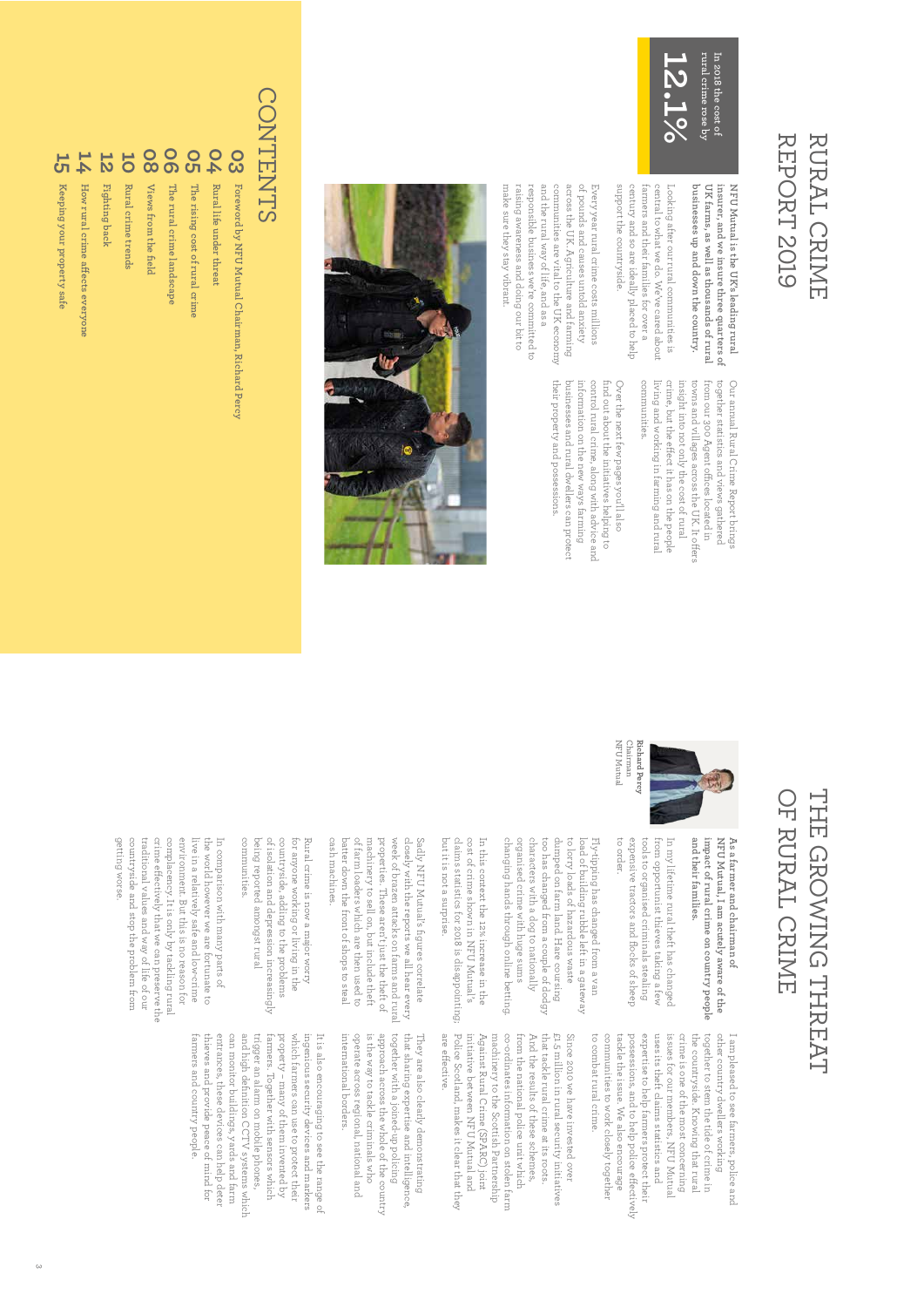### UNDER THREAT UNDER THREAT RURAL LIFE RURAL LIFE



Today many farmers work alone day in,

sight and putting up security signage.

Today many farmers work alone day in,

**of isolation and depression.** 

**rural crime is adding to the pressures** 

NFU Mutual Rural A fNFU Mutual Tim Price **Tim Price** airs Specialist tarming with others. worries and relieve the pressures of day out, with tew opportunities to share farming with others. worries and relieve the pressures of day out, with few opportunities to share

Regular reports of rural crime in a are a livestock worrying to hare coursing, livestock worrying to hare coursing, livestock theft, through fly tipping and livestock theft, through fly tipping and neighbourhood, from machinery and neighbourhood, from machinery and Regular reports of rural crime in a constant cause of anxiety to farmers.

opportunity to raid the farm. because thieves will seize the any more to attend their local show One farmer recently told me that his opportunity because thieves will seize the any more to attend their local show tamily cannot leave the tarm together family cannot leave the farm together One farmer recently told me that his to raid the farm.

**EMERGING TRENDS** 

EMERGING TRENDS

**Repeat attacks**

**police resources**police resources are the biggest concerns for people

**Tools, quads/ATVs** living in the countryside. Tools, quads/ATVs and **machinery** are topping the thieves' wish lists.

IIVING In the countryside ordoad aou sua aou beobro

machinery are topping the

thieves' wish lists

**One in four**

NFU Mutual Agents know someone who has had to

**change the way they live or farm as**

has had to change the

**a result of rural crime.**

a result of rural crime.

way they live or farm as Agents know someone wh **One in four NFU Mutua** 

 and **limited**

physical, high-tech and community crime. Every farm and rural community and communities can take to tackle rural isolated, there are steps that individuals tarming which have left many farmers in the structure of the countryside and are no easy solutions to the changes fall into a spiral of depression. While there In these circumstances it's all too easy to for your own part of the countryside. for your own part of the countryside. involvement to provide the right solution involvement to provide the right solution physical, high-tech and community is di fcrime. Every farm and rural community and communities can take to tackle rural isolated, there are steps that individuals farming which have left many farmers in the structure of the countryside and are no easy solutions to the changes fall into a spiral of depression. While In these circumstances it's all too easy to erent, so it's a case of integrating

rural communities together to tackle increasingly social media is bringing police resource and bring criminals to sightings being reported - both to target relies heavily on crimes and suspicious suspicious activity. Modern policing farmers and neighbours who will report way to start building a local network of can reduce stress. It's also a good Being able to share worries and concerns rural communities together to tackle increasingly social media is bringing face-to-face for a chat is great, and face-to-face for a chat is great, and justice. Meeting triends and neighbours justice. Meeting friends and neighbours police resource and bring criminals to sightings being reported – both to target relies heavily on crimes and suspicious suspicious activity. Modern policing farmers and neighbours who will report way to start building a local network of can reduce stress. It's also a good Being able to share worries and concerns

which are resulting in growing feelings Modern farming is often a lonely life and It is also well worth looking at your **which are resulting in growing feelings Modern farming is often a lonely life and**  be criminal and seeing what can be done is a priority by keeping machines out of to deter thieves. Demonstrate that security property from the perspective of a wouldsight and putting up security signage. is a priority by keeping machines out of to deter thieves. Demonstrate that security be criminal and seeing what can be done property from the perspective of a would-It is also well worth looking at your

a deterrent. Criminals tend to avoid farms worth considering worth considering. high-value kit like quads are also well high-value kit like quads are also well hardened. Bespoke security locks for and properties which have been target and properties which have been target reinforced tools stores play their part as reinforced tools stores play their part as targets, so padlocks, security gates and targets, so security. Criminals look tor easy security. Criminals look for easy it's worth investing in decent physical to cut through chains and padlocks, to cut through chains and padlocks use battery-powered angle grinders use battery-powered angle grinders Even in an age when tarm thieves Even in an age when farm thieves hardened. Bespoke security locks for deterrent. Criminals tend to avoid farms worth investing in decent physical padlocks, security gates and

enters the farm yard or a building, or if an alert to a mobile phone if someone homes. They include sensors which send can help secure rural businesses and a gang of thieves. a gang of thieves. sudden noise at might is just a fox or sudden noise at night is just a fox or farm house can identify whether a farmhouse can identify whether a linked to a phone or a screen in the linked to a phone or a screen in the boundary. CCTV with multiple cameras boundary. CCTV with multiple cameras a tarm machine moves beyond the tarm a farm machine moves beyond the farm enters the farm yard or a building, or if an alert to a mobile phone if someone homes. They include sensors which send can help secure rural businesses and devices and systems on the market which devices and systems on the market which There's now an array of high-tech security There's now an array of high-tech security

can beat crime in the countryside can beat crime in the countryside. organised police rural security initiatives organised police rural security initiatives Farmwatch schemes, or through well-Farmwatch schemes, or through well back, either individually, with local back, either individually, with local beacons of light which show that fighting levels of crime in the last year, there are Amid the gloom of increasing Amid the gloom of increasing beacons of light which show that fighting levels of crime in the last year, there are

in the fight against rural crime. to support farmers and country people of rural life that drives NFU Mutual in the fight against rural crime. to support farmers and country people of rural life that drives NFU Mutual It's to prevent the breakdown of the fabric It's to prevent the breakdown of the fabric

### OF RURAL CRIME THE RISING COST OF RURAL CRIME THE RISING COST



years the cost of crime has increased by more than £10m. in 2017, this is an increase of 12%, or around £5.4m. It means that in the last two risen dramatically. In 2018 rural crime cost the UK £49.9m. Compared to the cost Our claims statistics show that, for the second year in succession, rural crime has **years the cost of crime has increased by more than £10m. in 2017, this is an increase of 12%, or around £5.4m. It means that in the last two risen dramatically. In 2018 rural crime cost the UK £49.9m. Compared to the cost Our claims statistics show that, for the second year in succession, rural crime has** 

rise in almost every type of rural crime in almost every area of the UK the theft of agricultural vehicles, the problem is far from isolated. Our statistics show a Although a large proportion of the recent rise can be attributed to the huge increase in rise in almost every type of rural crime in almost every area of the UK. the theft of agricultural vehicles, the problem is far from isolated. Our statistics show a Although a large proportion of the recent rise can be attributed to the huge increase in





and

most common security measures being installed.

most common security

measures being installec

rural

crime

and share concerns.

**More people**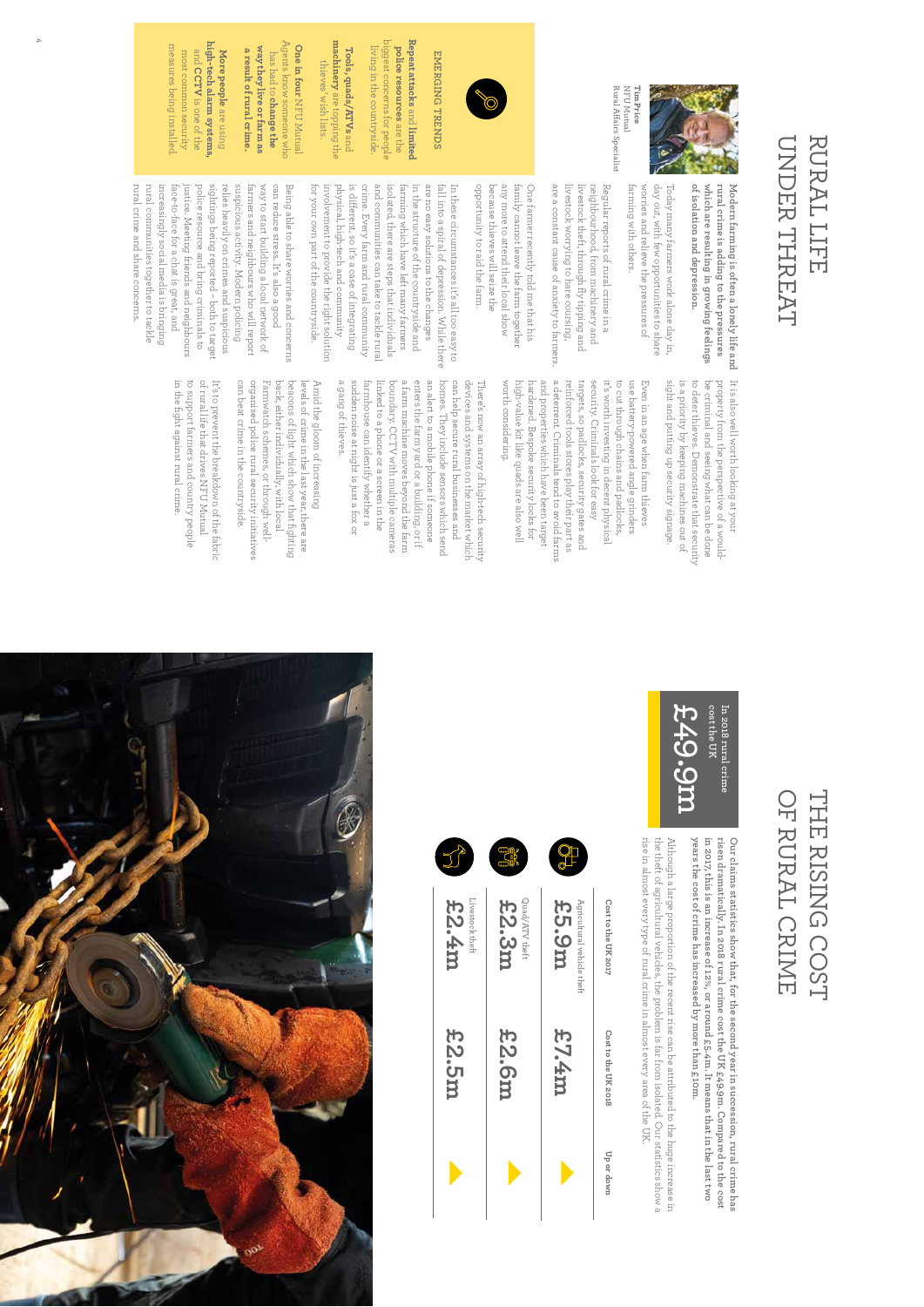### THE RURAL CRIME LANDSCAPE CRIME LANDSCAPE THE RURAL

## The cost of rural crime is at its highest since 2011. However the picture isn't quite the same in every part of the country. **the same in every part of the country. The cost of rural crime is at its highest since 2011. However the picture isn't quite**

Although most regions of the UK have experienced a sharp rise in the cost of rural crime, both Wales and the South West have seen the cost of crime fall. And although corring, both Wales and the South West have seen the co across the country. across the country. it also remains the area least a Scotland has experienced the largest percentage increase in the cost of rural crime, crime, both Wales and the South West have seen the cost of crime fall. And although Although most regions of the UK have experienced a sharp rise in the cost of rural ected. These tables show the impact of rural crime

|                       | 2017<br><b>Cost in</b> | <b>2018</b><br><b>Cost in</b> | $\aleph$<br><b>Change</b> |
|-----------------------|------------------------|-------------------------------|---------------------------|
| East                  | £5.7m                  | £6.9m                         | 21.8%                     |
| Midlands              | £8.9m                  | £9.8m                         | 10.3%                     |
| North East            | £6.8m                  | £8.6m                         | 25.2%                     |
| North West            | £3.4m                  | £3.4m                         | 1.4%                      |
| Northern Ireland      | £2.7m                  | E2.8m                         | 3.9%                      |
| Scotland              | £1.0m                  | £1.6m                         | 62.2%                     |
| South East            | £7.6m                  | £8.6m                         | 13.1%                     |
| South West            | £5.9m                  | £5.8m                         | $-1.1\%$                  |
| Wales                 | £2.6m                  | £2.4m                         | $-7.1\%$                  |
| <b>Cost to the UK</b> | £44.5m                 | m <sub>6</sub> :673           | 12.1%                     |
|                       |                        |                               |                           |

Estimates based on NFU Mutual claims statistics, costs rounded to nearest £100,000 Estimates based on NFU Mutual claims statistics, costs rounded to nearest £100,000



## **THE 30 COUNTIES MOST AFFECTED BY RURAL CRIME IN 2018**

| Kent<br>counties by cost<br>Worst affected | 2017<br>£1,525,463<br><b>Cost in</b> | £2,658,900<br><b>2018</b><br>Cost in | 74.3%<br>Change |
|--------------------------------------------|--------------------------------------|--------------------------------------|-----------------|
| Lincolnshire<br>Essex                      | £1,637,160<br>£2,116,791             | £2,297,265<br>£2,558,435             | 40.3%<br>20.9%  |
| North Yorkshire                            | £958,652                             | £1,789,478                           | 86.7%           |
| Cambridgeshire                             | £1,716,879                           | £1,722,185                           | 0.3%            |
| Gloucestershire                            | £1,406,093                           | £1,709,511                           | 21.6%           |
| Lancashire                                 | £1,547,003                           | £1,638,208                           | 5.9%            |
| West Yorkshire                             | £1,708,312                           | £1,527,549                           | $-10.6%$        |
| Warwickshire                               | £1,067,514                           | £1,481,630                           | 38.8%           |
| Leicestershire                             | £1,038,415                           | £1,421,705                           | 36.9%           |
| <b>Staffordshire</b>                       | £916,544                             | £1,361,344                           | 48.5%           |
| <b>Norfolk</b>                             | £680,433                             | £1,357,804                           | 89.5%           |
| Derbyshire                                 | £1,053,524                           | £1,245,631                           | 18.2%           |
| Somerset                                   | £1,275,020                           | £1,245,094                           | $-2.3%$         |
| Shropshire                                 | £1,087,139                           | £1,230,290                           | 13.2%           |
| Hampshire                                  | £1,052,581                           | £1,128,231                           | 7.2%            |
| Suffolk                                    | £1,243,459                           | £1,118,882                           | $-10%$          |
| Herefordshire                              | £801,996                             | £1,055,329                           | 31.6%           |
| Worcestershire                             | £1,036,015                           | £1,008,621                           | $-2.6%$         |
| Buckinghamshire                            | £388,470                             | £871,738                             | 124.4%          |
| West Midlands                              | £843,810                             | £830,750                             | $-1.5%$         |
| Hertfordshire                              | £986,724                             | £824,855                             | $-16.4%$        |
| Oxfordshire                                | £628,154                             | £821,706                             | 30.8%           |
| <b>County Antrim</b>                       | £559,776                             | £805,680                             | 43.9%           |
| Cumbria                                    | £459,308                             | £721,223                             | 27%             |
| Nottinghamshire                            | £798,377                             | £691,675                             | $-13.4%$        |
| Dorset                                     | £881,541                             | £685,132                             | $-22.3%$        |
| South Yorkshire                            | £643,910                             | £675,175                             | $4.9\%$         |
| <b>Cheshire</b>                            | £930,402                             | £654,791                             | $-29.6%$        |
| <b>Clwyd</b>                               | £575,718                             | £605,739                             | 5.2%            |
|                                            |                                      |                                      |                 |

The 30 worst aThe 30 worst affected counties by cost in 2018, based on NFU Mutual claims statistics ected counties by cost in 2018, based on NFU Mutual claims statistics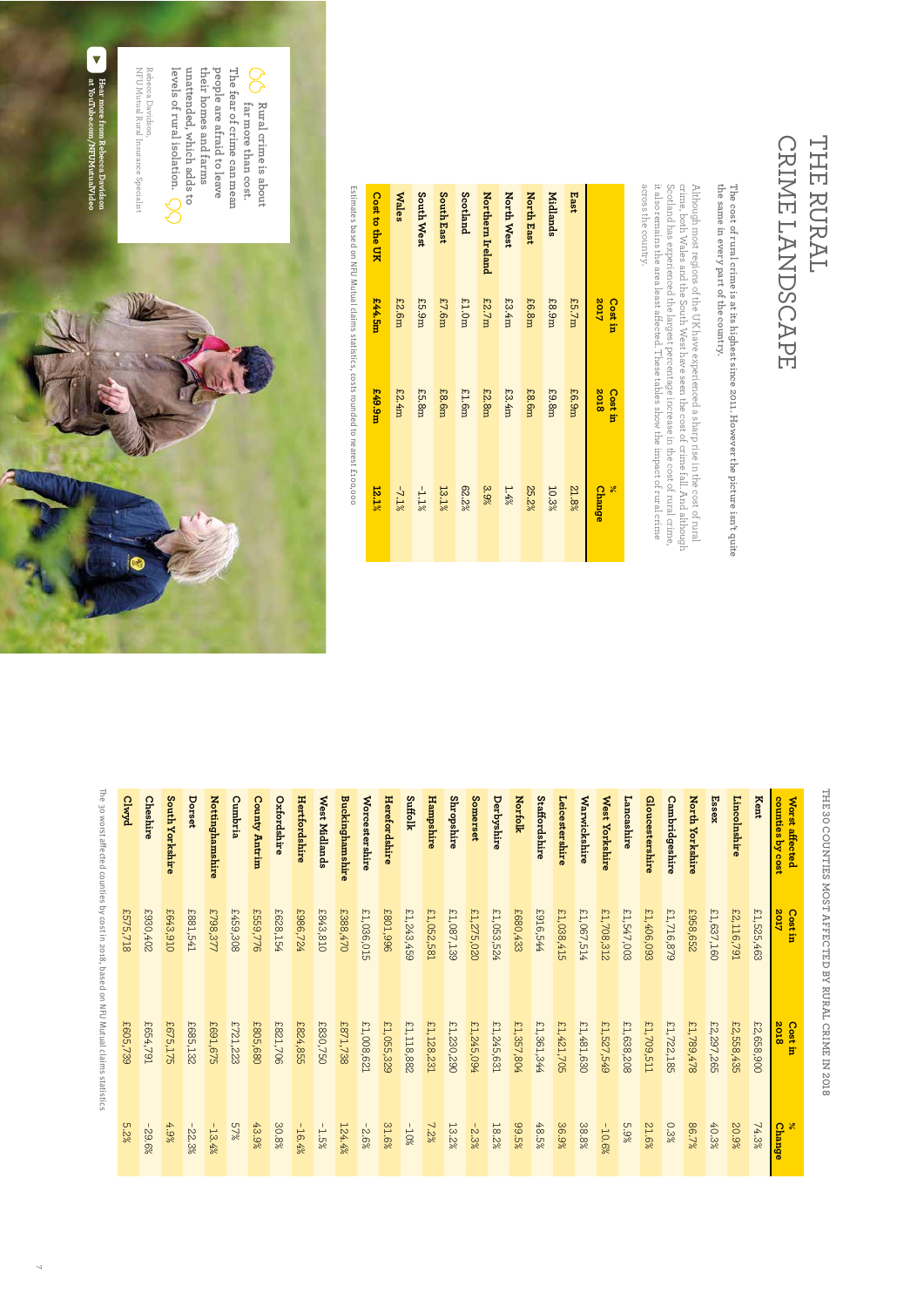### THE FIELD THE FIELD **VIEWS FROM** VIEWS FROM



Rural Crime Network Chair of the National Commissioner and North Yorkshire's<br>Police, Fire and Crime Rural Crime Network Chair of the National Commissioner and Police, Fire and Crime North Yorkshire's

do anything about.

anything about.

organisations or agencies recognise or urban communities, something few

organisations or agencies recognise or

urban communities, something tew our research shows that what rural behind their urban counterparts, and All too otten rural areas are being lett

communities need is very di our research shows that what rural behind their urban counterparts, and All too often rural areas are being left

communities need is very different to

erent to

police as good was down. These are trends And, trust was down and those rating the was up, anger was up, frustration was up. Rural Crime Survey. We found that crime we can no longer ignore. we can no longer ignore. police as good was down. These are trends And, trust was down and those rating the was up, anger was up, frustration was up. Rural Crime Survey. We found that crime Network (NRCN) carried out our National Network (NRCN) carried out our Nationa Last year, the National Rural Crime Last year, the National Rural Crime

> the needs of rural communities, both to Our work as the NRCN is to promote grew up on a hill tarm - I understand the police and in the corridors of power. grew up on a hill farm – I understand tor a rural torce - and someone who for a rural force – and someone who As Police, Fire and Crime Commissioner the police and in the corridors of power. the needs of rural communities, both to Our work as the NRCN is to promote

**– significant impact on rural communities Rural crime is a huge issue that has a from families to farmers, business**

significant impact on rural communities

Rural crime is a huge issue that has a

**owners to visitors.**

owners to visitors.

government and us all to listen, and to act government and us all to listen, and to act. incumbent on policing, partners and on incumbent on policing, partners and on communities they serve are being let communities they serve are being let incredibly hard day-in, day-out, the and professional police o put up with sub-standard services just put up with sub-standard services just Rural communities should not have to Rural communities should not have to incredibly hard day-in, day-out, the



down because priorities lie elsewhere. It is down because priorities lie elsewhere. It and protessional police officers working cannot be tolerated. Despite passionate because of where they live. This simply cannot be tolerated. Despite passionate because of where they live. This simply cers working



Head of SaferCas] Head of SaferCash Sarah Sta<del>il</del> **Sarah Sta**

> initiative which seeks to reduce and security intelligence-sharing is a Home Office-approved police Industry Association, SaferCash Operated by the British Security **banks** and Valuables in Transit industry **physical initiative and security intelligence-sharing is a Home O Industry Association, SaferCash Operated by the British Security Valuables in Transit industry, and ATM companies. attacks against the Cash which seeks to reduce ce-approved police**

In 2018 there was a significant increase in local services and available cash local services and available cash. impact on communities that rely upon impact on communities that rely upon targeting rural locations, which has a huge targeting rural locations, which has a huge cross-border organised criminal gangs cross-border organised criminal gangs o fohysical attacks against ATMs, with 897 physical attacks against ATMs, with 897 In 2018 there was a significant increase in ences. This oending has seen more

plant or agricultural machinery. a method of ripping out the ATM by using Some of these criminal gangs are utilising

Some of these criminal gangs are utilising

plant or agricultural machinery. a method of ripping out the ATM by using

> in this ofending in 2019. The machinery is being stolen from nearby farms the night of the attack and only driven a short distance to the of the crime. The damage caused to the building housing the ATM is always significant and often beyond repair.

SaferCash

has seen a

continued

increase

SaferCash members working with regional police forces to tackle this ofending. **Ne** asking members the farming community immobilise their machinery, by reviewing the existing physical security systems and putting in place additional measures. Preventing the criminal gangs from stealing the machinery takes away the enabler of these dangerous offences.



**issues of huge concern in Wales. fly-tipping and fly-grazing remain vehicle theft, dog attacks on livestock, disrupted by rural crime. Quad bike and day-to-day running of their businesses Welsh farmers continue to have the** 

issues of huge concern in Wales.

fly-tipping and fly-grazing remain vehicle theft, dog attacks on livestock,

day-to-day running of their businesses<br>disrupted by rural crime. Quad bike and Welsh farmers continue to have the

Welsh dary farmer Abi Reader Welsh dairy farmer **Abi Reader**

and sometimes with police in attendance times due to geographical location, these matters during the last 12 months. on the receiving end of at least one of the ofence. who may not fully appreciate the etimes due to geographical location, will anticipate slower police response will anticipate slower police response What's more, even the most urban of farms What's more, even the most urban of farms these matters during the last 12 months. on the receiving end of at least one of You can guarantee many of us have been You can guarantee many of us have been sometimes with police in attendance fect of

than simply the replacement costs. Calculating the cost of rural crime to a than simply the replacement costs. farming business is a lot more complicated farming business is a lot more complicated Calculating the cost of rural crime to a

> concern. A tarmer becoming a victim of stresses, is simply not OK. stresses, is simply not OK. rural crime, added on top of these other rural crime, added on top of these other concern. A rhetoric, mental health is a particular rhetoric, mental health is a particular failures, and growth in anti-tarming failures, and increasing pressures of supply chain 'bolt-ons' we have to handle. With ever stress from these blights are the added stress from these blights are the added and ultimately the mental and emotional injured animals, clearing up a mess, injured animals, clearing up a mess, replacements, dealing with dead or replacements, dealing with dead or appropriate equipment, hassle to sort appropriate equipment, hassle to sort Downtime without valuable and Downtime without valuable and nucreasing pressures of supply chain bolt-ons' we have to handle. With ever ultimately the mental and emotional farmer becoming a victim of growth in anti-farming

remain our best line of defence agains rural crime and investment in other deterrents Rural watch groups, that help to enhance rural crime. and investment in other deterrents improvements in surveillance technology improvements in surveillance technology, and spread awareness of potential crimes and spread awareness of potential crimes, Rural watch groups, that help to enhance our best line of defence against



Police Service of<br>Northern Ireland (PSNI) Northern Ireland Police Service of Brian Kee **Brian Kee Superintendent**  Superintendent

> 31st 2019), hgures show an ongoing statistics (April 1st 2018 to March is one too many, it is encouraging to crime against the rural community incidents recorded. downward trend in the number of note that, according to the latest PSNI While we take the position that one **incidents recorded. downward trend in the number of 31st 2019), figures show an ongoing statistics (April 1st 2018 to March note that, according to the latest PSNI is one too many, it is encouraging to crime against the rural community While we take the position that one**

criminals who target rural communities committed to disrupting and detecting community as a whole, that's why we are impact on individuals, families and the of crime that every incident has an criminals who target rural communities. committed to disrupting and detecting community as a whole, that's why we are of crime that every incident has an We know trom our work with victims We know from our work with victims downward trend seen since 2010/11. downward trend seen since 2010/11 previous 12 months, continuing the previous 12 months, continuing the There was a fall of 41 incidents on the There was a fall of 41 incidents on the individuals, families and the

to driving down these figures further. can have, however we remain committed not account for the severe impact their Statistics only tell part of the story, they do to driving down these figures further. can have, however we remain committed not account for the severe impact theft Statistics only tell part of the story, they do

> prevention initiatives. to progress a number of rural crime in the Rural Crime Partnership (RCP) crime involves working with our partners prevention initiatives. to progress a number of rural crime in the Rural Crime Partnership (RCP) crime involves working with our partners One of the strategies in tackling rural One of the strategies in tackling rural

of other agencies Partnerships (PCSP), An Garda Síochána (YFCU). We are also working closely and the Young Farmers' Clubs of Ulster of Agriculture, Environment and in the Republic of Ireland and a number in the Republic of Ireland and a number Partnerships (PCSP), An Garda Síochána with Police and Community Safety with Police and Community Safety (YFCU). We are also working closely and the Young Farmers' Clubs of Ulster Federation of Small Businesses (FSB) Federation Rural A fof Agriculture, Environment and Farmers' Union (UFU), Department Farmers' Union (UFU), Department Department of Justice (DoJ), the Ulster Department of Justice (DoJ), the Ulster between rural stakeholders, including between rural stakeholders, including issues, RCP fosters working partnerships issues, RCP fosters working partnerships Looking at crime trends and emerging Looking at crime trends and emerging other agencies. airs (DAERA), NFU Mutual, of Small Businesses (FSB),

stakeholders and partner organisations our rural communities. trends, targeting those who would target means we can respond to emerging crime our rural communities. trends, targeting those who would target means we can respond to emerging crime stakeholders and partner organisations Working collaboratively with key Working collaboratively with key

9 8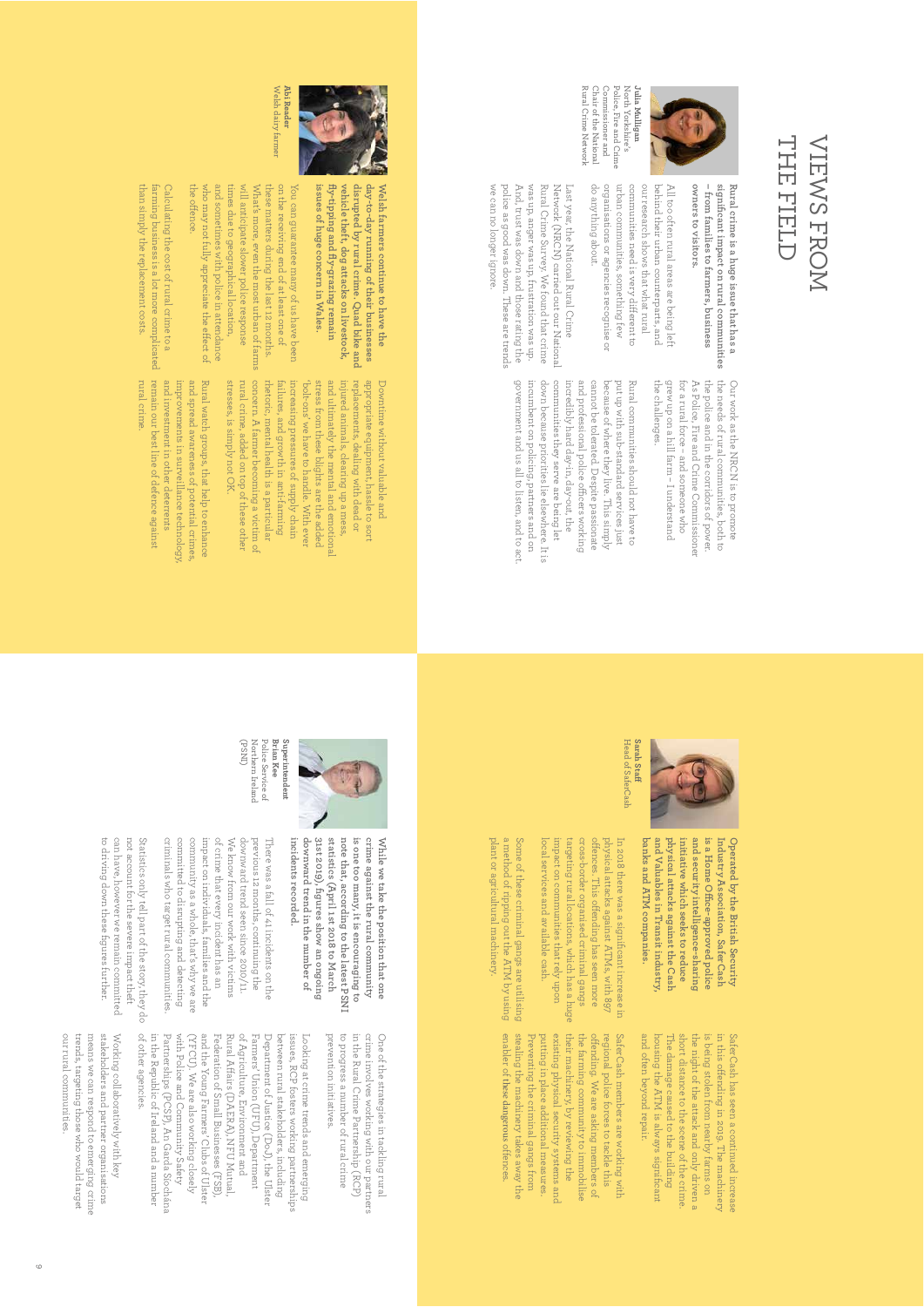

**rural communities are now fighting the criminals on a number of di The face of rural crime is changing, and it's changing our countryside. Farmers and The rising cost of rural crime isn't caused by an increase in one particular area.**  The rising cost of rural crime isn't caused by an increase in one particular area.<br>The face of rural crime is changing, and it's changing our countryside. Farmers and<br>rural communities are now fighting the criminals on a n **erent fronts.** 



cameras and equipment. computers with malicious software and ransomware, or hacking into farm and phishing techniques to obtain sensitive hnancial data, to infecting The most common range trom sending talse invoices and using vising printing on IT systems, farmers are increasingly vulnerable to cyber attacks support, as they evolve or diversity into areas that are more reliant Because farms are mostly small businesses without on-site technical cameras and equipment. computers with malicious software and ransomware, or hacking into farm and phishing techniques to obtain sensitive financial data, to infecting on IT systems, farmers are increasingly vulnerable to cyber attacks. support, as they evolve or diversify into areas that are more reliant Because farms are mostly small businesses without on-site technical most common range from sending false invoices and using vishing

### LIVESTOCK THEFT **LIVESTOCK THEFT**

out profits and disrupt business for years while flocks are rebuilt devastating for small farms, where the loss of just a few animals can wipe sometimes hundreds of sheep in a single night-time raid. This can be pot'. Today, organised gangs, often using working dogs, can take dozens. A generation ago, rustling involved a few animals being taken 'for the out profits and disrupt business for years while flocks are rebuilt. devastating for small farms, where the loss of just a few animals can wipe sometimes hundreds of sheep in a single night-time raid. This can be pot'. Today, organised gangs, often using working dogs, can take dozens, A generation ago, rustling involved a few animals being taken 'for the

## DOG ATTACKS ON LIVESTOCK **DOG ATTACKS ON LIVESTOCK**

the impact it has on breeding programmes can threaten their livelihooc 2018. And it's not just the hnancial loss. For small farmers in particular, die or miscarry their lambs. Dog attacks on farm animals cost £1.2m in dog doesn't make contact, the distress of the chase can cause animals to Every year thousands of sheep are killed or mutilated by dogs. Even if the 2018. And it's not just the financial loss. For small farmers in particular, die or miscarry their lambs. Dog attacks on farm animals cost £1.2m in dog doesn't make contact, the distress of the chase can cause animals to Every year thousands of sheep are killed or mutilated by dogs. Even if the impact it has on breeding programmes can threaten their livelihood.

### **FLY-TIPPING**

the aftermath themselves. environment, and especially to farmers who are often left to deal with fly-tipping is a serious threat - to the health of grazing animals, to the renting land and barns to use as illegal rubbish dumps. On every scale of rubbish in farmers' fields. Some even pose as genuine tenants, into a whole business of bogus waste companies during lorry-loads What was once the odd mattress being left at a farm gate has grown environment, and especially to farmers who are often left to deal with fly-tipping is a serious threat – to the health of grazing animals, to the What was once the odd mattress being left at a farm gate has grown rubbish in farmers' fields. Some even pose as genuine tenants, aftermath themselves. whole business of bogus waste companies dumping lorry-loads land and barns to use as illegal rubbish dumps. On every scale,





# FARM VEHICLE CRIME FARM VEHICLE CRIME



navigation systems. vehicles such as quads, and tractor also seeing a surge in theft of smaller With good resale values and a central With good resale values and a central **navigation systems. vehicles such as quads, and tractor also seeing a surge in theft of smaller** 

**remains constantly on our radar, we are Whilst the theft of larger equipment** 

remains constantly on our radar, we are Whilst the theft of larger equipment

concealed on the bike left with the keys either in the ignition or for criminals, and far too many are being driving position, quads are an easy win concealed on the bike. left with the keys either in the ignition or for criminals, and far too many are being driving position, quads are an easy win

Service (NaVCIS) Crime Intelligence National Vehicle **DC Chris Piggott** 

**DC Chris Piggott**<br>National Vehicle<br>Crime Intelligence Service (NaVCIS)

to be sold on all over the world. concealable, they're often stolen to order concealable, they're often stolen to order high demand. High value and easily high demand. High I ractor navigation systems are also in Tractor navigation systems are also in be sold on all over the world. value and easily

community to help us to help them: community to help us to help them: To stem the tide, we're asking the farming To stem the tide, we're asking the farming

include chassis and engine numbers, Record details of machinery you own, include chassis and engine numbers, Record details of machinery you own,

> be shared on social media if it's stolen. measure. Although the extra time it measure. Although the extra time it Immobilisers are an excellent anti-theit Immobilisers are an excellent anti-theft be shared on social media if it's stolen.

Photograph each item too, so pictures can

Photograph each item too, so pictures can

if the machine is taken disruption and lost revenue you'll endure if the machine is taken. disruption and lost revenue you'll endure it's nothing compared to the business it's nothing compared to the business takes to activate them can be irustrating takes to activate them can be frustrating,

set operational hours and geo fences back-up battery have come down in price significantly. Some even let you price significantly. Some even let you back-up battery have come down in run on multi frequencies and have a run on multi frequencies and have a Consider a tracking device. Those that Consider a tracking device. Those that operational hours and geo fences.

The basic rule is lock it up, chain it up,<br>and remove the keys. At peak times this your most vulnerable can be inconvenient. But the thieves know that peak time is when you're at can be inconvenient. But the thieves The basic rule is lock it up, chain it up, remove the keys. At peak times this most vulnerable. that peak time is when you're at

CESAR markings and any unique features CESAR markings and any unique features.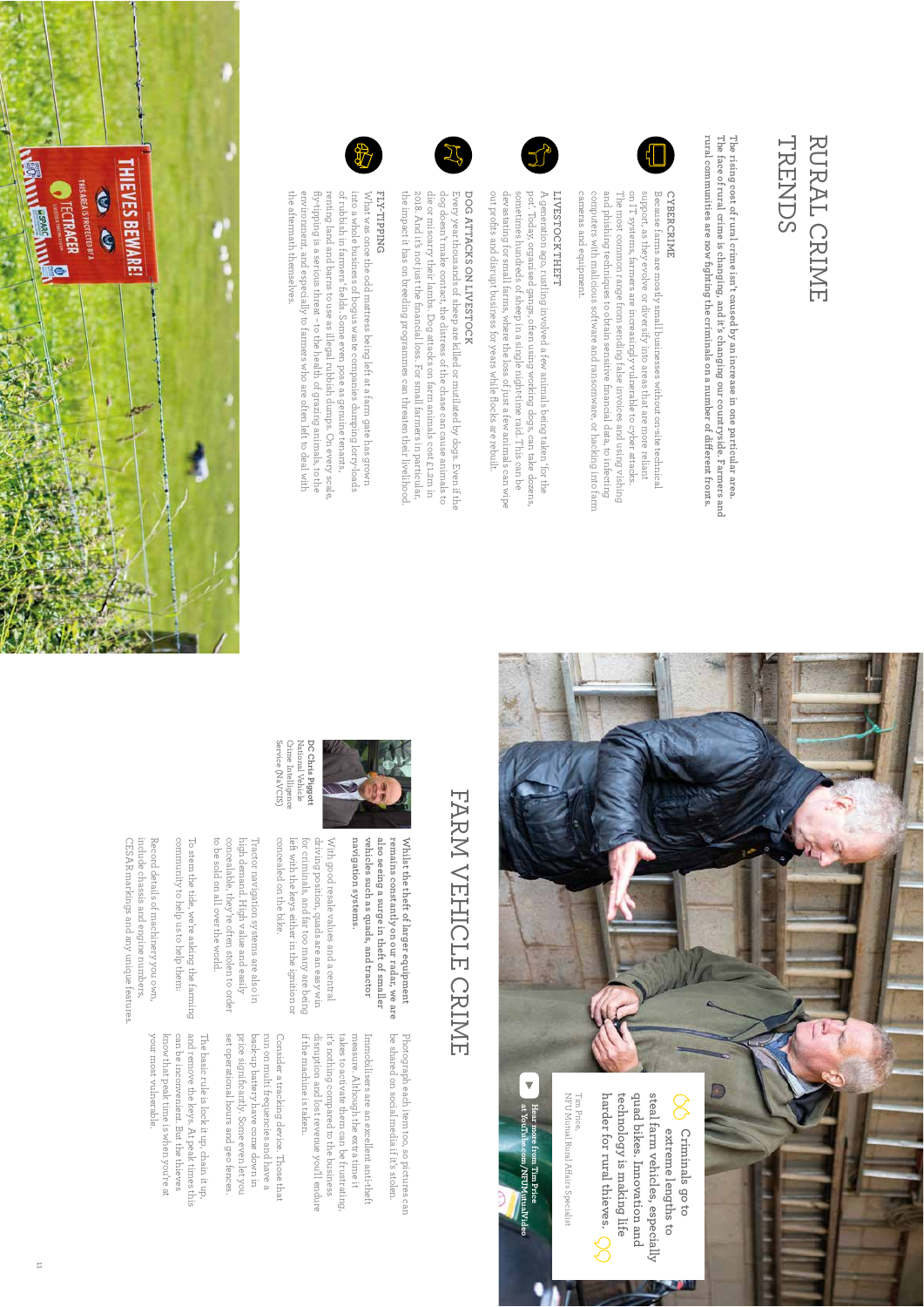### BACK **FIGHTING** FIGHTING



**issues a**

issues affecting them were taken **ecting them were taken** 

(SPARC) Against Rural Crime Scottish Partnership **Inspector Alan Dron** Against Rural Crime Inspector Alan Dron

**(SPARC).** 

**Partnership Against Rural Crime was a key priority for the Scottish seriously, acted upon and understood** 

Partnership Against Rural Crime

was a key priority for the Scottish

seriously, acted upon and understood

harm to rural communities. perception of key issues causing greatest the profile, educating and changing the profile, educating and changing adopted a strategy focused on raising and o fOf the belief too many incidents, crimes harm to rural communities. adopted a strategy focused on raising Of the belief too many incidents, crimes perception of key issues causing greatest ences still go unreported, SPARC

to significantly rise but accepted a need for individuals affected to come forward for individuals a to increase confidence and willingness to significantly rise but accepted a need the potential for recorded rural crime the potential for recorded rural crime In taking this approach, SPARC predicted In taking this approach, SPARC predicted increase confidence and willingness ected to come forward

have confidence that any crime related **have confidence that any crime related**  rural communities and environments **rural communities and environments**  living, working and enjoying Scotland's **living, working and enjoying Scotland's**  picture on the extent rural communities are being targeted. are being targeted. picture on the extent rural communities coupled with gaining a more accurate coupled with gaining a more accurate

**Over the last year, ensuring those** 

Over the last year, ensuring those

regardless of geographical location. mechanism for reporting criminal activity victims plus promoting Rural Watch as a victims plus promoting Rural Watch as a ndentitying and responding to any repeat identifying and responding to any repeat particular emphasis was given to particular emphasis was given to To counter any predicted increase To counter any predicted increase, regardless of geographical location. mechanism for reporting criminal activity

the carbon tootprint resulting trom communities more resilient communities more resilient. technologies that assist in making rura. technologies that assist in making rural crime plus implement any innovative crime plus implement any innovative the carbon footprint resulting from opportunities for criminality and reduce prevention schemes that help reduce utilise Secured By Design (SBD) crime utilise Secured By Design (SBD) crime tackle sources rather than symptoms. tackle sources rather than symptoms, drive cohesive responses designed to drive cohesive responses designed to SPARC continues to co-ordinate and SPARC continues to co-ordinate and oportunities for criminality and reduce prevention schemes that help reduce



for police officers.

### TO TACKLING RURAL CRIME **TO TACKLING RURAL CRIME SPARC – A PARTNERSHIP APPROACH**

of modern organised criminal activity in of rural organisations, the Partnership improved communications and training the countryside, and tackling it through Crime was formed in 2015 as a bold new improved communications and training the countryside, and tackling it through of modern organised criminal activity in has been successful in raising awareness has been successful in raising awareness of rural organisations, the Partnership Scotland. By bringing together a variety Scotland. By bringing together a variety approach to tackling rural crime across approach to tackling rural crime across Crime was formed in 2015 as a bold new The Scottish Partnership Against Rural The Scottish Partnership Against Rural

of SPARC since the beginning. As the NFU Scotland Group Secretaries valuable intelligence on rural crime main insurer of the countryside, we share NFU Mutual has been a key member NFU Scotland Group Secretaries. level through our network of Agents and police o ftrends, as well as supporting training for trends, as well as supporting training for valuable intelligence on rural crime main insurer of the countryside, we share of SPARC since the beginning. As the NFU Mutual has been a key member level through our network of Agents and cers and joining forces on a local



## DEVON AND CORNWALL POLICE **DEVON AND CORNWALL POLICE**

and community satety issues by prioritising six key areas or Devon and Cornwall Police Rural Crime Team. The Team rural crime: theft of farm machinery and vehicles, livestock rural crime: theft of farm machinery and vehicles, livestock and community safety issues by prioritising six key areas of was established in November 2018 to help eradicate crime was established in November 2018 to help eradicate crime Devon and Cornwall Police Rural Crime Team. The Team In the South West, NFU Mutual is working closely with the In the South West, NFU Mutual is working closely with the ences, fuel theft, equine ofences, poaching and fly tipping.

o f

police patrolling in the area, which in turn enables a targeted approach to and identify trends and crime hotspots by encouraging police patrolling. This intelligence then helps to form a clear picture of crime This intelligence then helps to form a clear picture of crime individuals and rural communities to report what they see individuals and rural communities to report what they see. and identify trends and crime hotspots by encouraging The leam's goal is to raise awareness of suspicious activity The Team's goal is to raise awareness of suspicious activity the area, which in turn enables a targeted approach to

use similar methods - including signing-up to Farmwatch suspicious activity. Local police are encouraging others to end, with many local communities forming Whatsapp or Community O to receive mobile phone text alerts directly trom the Police to receive mobile phone text alerts directly from the Police use similar methods – including signing-up to Farmwatch suspicious activity. Local police are encouraging others to Facebook groups to raise alerts and share information of Facebook groups to raise alerts and share information of end, with many local communities forming Whatsapp or Social media is already being used very successtully to this Social media is already being used very successfully to this fficers.

## Social media is a very useful **Social media is a very useful**

our watch schemes, we reduce rural can share what's going on and build heart of our activity. **heart of our activity.**  crime by putting prevention at the **crime by putting prevention at the our watch schemes, we reduce rural can share what's going on and build**  tool tor modern policing. It we **tool for modern policing. If we** 

Rural Crime O PC Martin Beck, PC Martin Beck,<br>Rural Crime Officer, Devon and Cornwall Police cer, Devon and Cornwall Police



### WARWICKSHIRE POLICE **WARWICKSHIRE POLICE**

rural criminals to justice. using drones to help police its large rural areas and bring Warwickshire Police is one of a growing number of forces rural criminals to justice. using drones to help police its large rural areas and bring Warwickshire Police is one of a growing number of forces

often deployed in the search for missing people. spotlights that can assist officers on the ground, drones are Equipped with thermal imaging capability and powerful often deployed in the search for missing people. spotlights that can assist o Equipped with thermal imaging capability and powerful cers on the ground, drones are

in recent months. property - an area in which the force has had good success illegal activity on their land, or to locate stolen vehicles and video evidence following calls from farmers who report In the fight against rural crime, they're used to gather vital in recent months. property – an area in which the force has had good success illegal activity on their land, or to locate stolen vehicles and video evidence following calls from farmers who report In the fight against rural crime, they're used to gather vital

record can be used as evidence ensuring they themselves stay legal so the tootage they incidents. The torce provides guidance on the Drone Code, obtaining their own drones to record trespass and other Warwickshire Police also works with local farmers who are record can be used as evidence. ensuring they themselves stay legal so the footage they incidents. The force provides guidance on the Drone Code, obtaining their own drones to record trespass and other Warwickshire Police also works with local farmers who are

### I know from experience that drones obtain results. Drone **drones obtain results. Drone I know from experience that**

tarmers across the area. our capabilities in order to help technology is still relatively new, but **farmers across the area. our capabilities in order to help improve, and we will seek to increase**  improve, and we will seek to increase points will come down, technology will **points will come down, technology will**  I can only see it getting better. Price **I can only see it getting better. Price technology is still relatively new, but** 

PC Craig Purcell,<br>Warwickshire Polic Warwickshire Police PC Craig Purcell,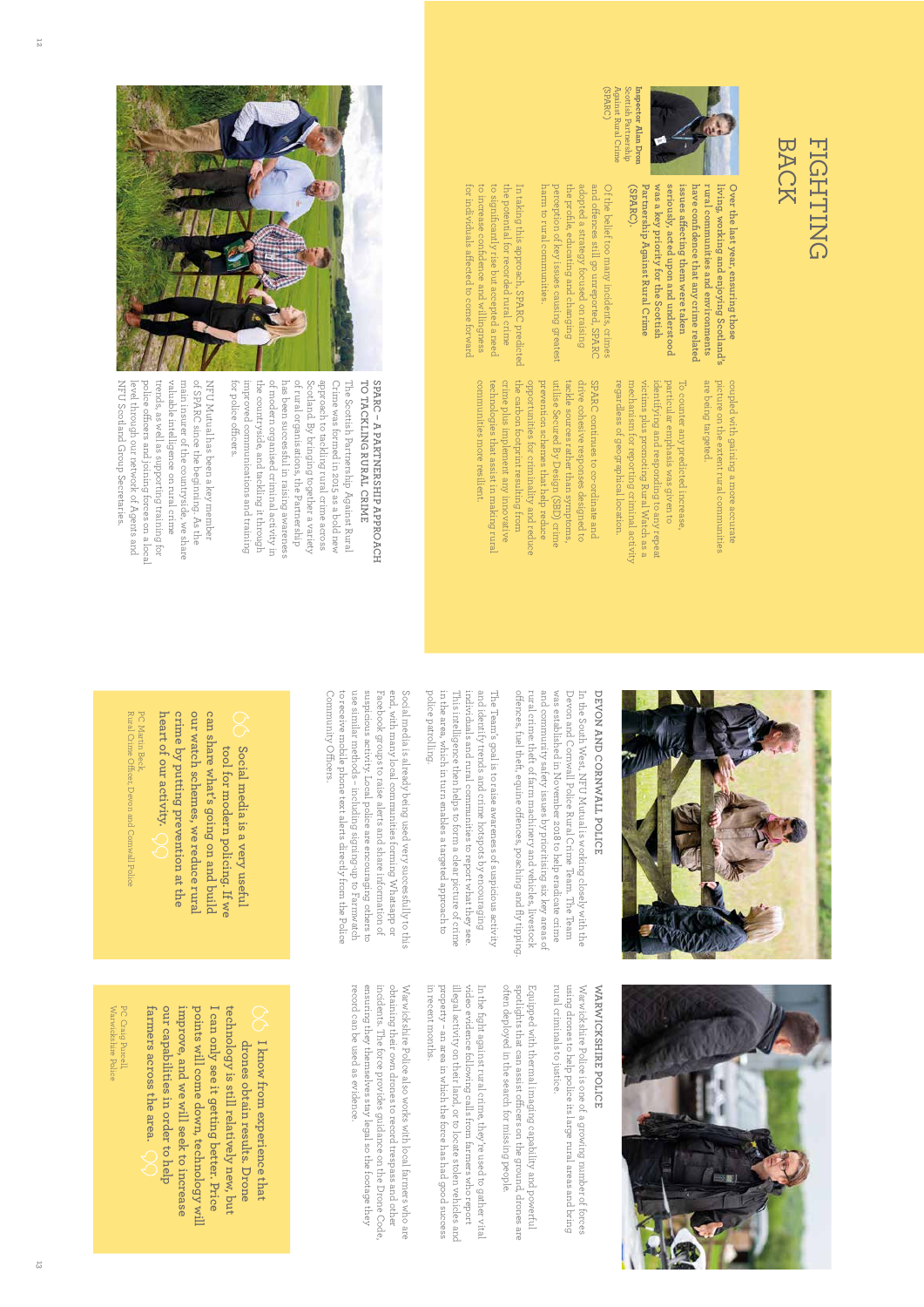

### AFFECTS EVERYONE HOW RURAL CRIME AFFECTS EVERYONE HOW RURAL CRIME



**has changed dramatically. Attacks are The nature of crime in the countryside** 

has changed dramatically. Attacks are

The nature of crime in the countryside

Insurance Specialist NFU Mutual Rural Insurance Specialist NFU Mutual Rural Rebecca Davidson **Rebecca Davidson** 

cash machines. This affects everyone cash machines. This a stolen to smash into village shops to rob stolen to smash into village shops to rob increase in agricultural vehicles being increase in agricultural vehicles being A big trend in the last year has been the **towns** across our rural communities, **across our rural communities,**  gangs and the impact is reverberating **gangs and the impact is reverberating**  being carried out by organised criminal **being carried out by organised criminal**  A big trend in the last year has been the **and cities too.** 

for tear of further attack. to shop owners not replacing the ATM to shop owners not replacing the ATM structural damage, these raids can leac structural damage, these raids can lead rural isolation. As well as causing huge rural isolation. As well as causing huge to essential services and can add to to essential services and can add to post o fseen the closure of bank branches and seen the closure of bank branches and In remote rural areas, which may have In remote rural areas, which may have robbed of a much needed local service. robbed of a much needed local service. to the rural communities who are being to the rural communities who are being machinery for their livelihoods stolen, machinery for their livelihoods stolen, from the farmers who have had essential trom the farmers who have had essentia fear of further attack. ces, this is another loss of access ects everyone –

> demand tor high-end vehicles and their Far East Far East. onward journey to Europe, Africa and the onward journey to 'chop shops' where they are dismantled for country homes and finding their way to country homes and finding their way to parts. Luxury 4x4s are being taken trom parts. Luxury 4x4s are being taken from demand for high-end vehicles and their modern keyless security to meet a rising modern keyless security to meet a rising The same criminal networks are exploiting The same criminal networks are exploiting chop shops' where they are dismantled for Europe, Africa and the

more serious crimes. more serious crimes. h nding their way onto city streets to fue! finding their way onto city streets to fuel and there are fears that these weapons are and there are fears that these weapons are stolen from rural residences grew by 45% stolen from rural residences grew by 45% From 2017 to 2018 the cost of firearms of guns trom farms and rural homes. of guns from farms and rural homes. Another worrying trend is the theft Another worrying trend is the theft 2017 to 2018 the cost of firearms

tech-savvy thieves who are targeting<br>rural properties. tech-savvy thieves who are targeting and try to keep one step ahead of the and try to keep one step ahead of the property, whether you're at home or not property, whether you're at home or not, as many steps as you can to protect your as many steps as you can to protect your Today it's even more important to take Today it's even more important to take properties.

Recognising the reduced risk of vehicles protected with good SECURITY DISCOUNTS FOR AGRICULTURAL VEHICLES registration and/or fit approved security devices to agricultural registration and/or fit approved security devices to agricultural who fit approved Security and Registration (CESAR) scheme who fit approved Security and Registration (CESAR) scheme security devices, NFU Mutual provides discounts to policyholders security devices, NFU Mutual provides discounts to policyholders Recognising the reduced risk of vehicles protected with good **SECURITY DISCOUNTS FOR AGRICULTURAL VEHICLES** 

vehicles including tractors and quads.

vehicles including tractors and quads



### PROPERTY SAFE KEEPING YOUR PROPERTY SAFE KEEPING YOUR

abroad or break them up to sell as spares organised criminals who ship them vehicles are the prime targets of to tractors old and new, agricultural From quads and livestock trailers by NFU Mutual is for farm vehicles. **abroad or break them up to sell as spares. organised criminals who ship them vehicles are the prime targets of to tractors old and new, agricultural From quads and livestock trailers by NFU Mutual is for farm vehicles.**  The biggest rise in rural theft recorded **The biggest rise in rural theft recorded** 

scanning devices which enable them to also being targeted by thieves armed with Cars and pick-ups with keyless security are scanning devices which enable them to also being targeted by thieves armed with Cars and pick-ups with keyless security are

> life for rural thieves as difficult as possible areas. Good security is crucial to making a permanent loss of cash machines in some pounds to retail premises and are leading to caused damage running into millions of year. Putting lives at risk, these raids have enter and drive away the vehicle. And thefts life for rural thieves as di areas. Good security is crucial to making a permanent loss of cash machines in some pounds to retail premises and are leading to caused damage running into millions of year. Putting lives at risk, these raids have post o fof farm loaders to smash into shops and enter and drive away the vehicle. And thefts ces is another alarming trend this cult as possible.



## **AGRICULTURAL VEHICLES AGRICULTURAL VEHICLES**

• Keep GPS-equipped tractors in secure buildings – or remove kits when not in use · Use preparatory devices such as Quad Vice to protect quads · Fit a tracking device and immobiliser Remove keys when not in use, and store out of sight • Remove keys when not in use, and store out of sight • Use preparatory devices such as Quad Vice to protect quads • Fit a tracking device and immobiliser • Mark with the CESAR marking system Keep GPS-equipped tractors in secure buildings – or remove kits when not in use Mark with the CESAR marking system



• Secure doors with five-lever mortice locks or good quality padlocks and locking bars Store tools and equipment in a specialised security container • Store tools and equipment in a specialised security container • Keep tuel tanks in secure compounds and consider a tank alarm • Keep fuel tanks in secure compounds and consider a tank alarm . Chain and padlock gates to yards and helds when not in use • Chain and padlock gates to yards and fields when not in use • Secure doors with five-lever mortice locks or good quality padlocks and locking bars

• Speak to a protessional about fitting an alarm and CCTV

Speak to a professional about fitting an alarm and CCTV



## **HOME**

. Keep shotguns and firearms locked in a high security gun cabinet or safe • Keep shotguns and firearms locked in a high security gun cabinet or safe • When you're out at night, use timers or smart lighting to give the impression • Keep fences in good condition When you're out at night, use timers or smart lighting to give the impression Keep tences in good condition • Never leave keys in locks and always close and bolt windows when you're out someone's home someone's home Never leave keys in locks and always close and bolt windows when you're out

• Consider an alarm and CCTV and combine it with signs to deter thieves

. Consider an alarm and CCTV and combine it with signs to deter thieves

**CAR** 

• Keep keyless fobs in a Faraday packet overnight, and don't leave any keys by windows or letterboxes or letterboxes Keep keyless fobs in a Faraday packet overnight, and don't leave any keys by windows

· Fit an alarm, tracking device, immobiliser, or all three • Never leave valuables in your car overnight • Never leave valuables in your car overnight • Park in well-lit areas, or install a security light on your driveway • Park in well-lit areas, or install a security light on your driveway - Don't only rely on electronic security, steering wheel and pedal locks are effective too • Don't only rely on electronic security, steering wheel and pedal locks are e• Fit an alarm, tracking device, immobiliser, or all three ective too